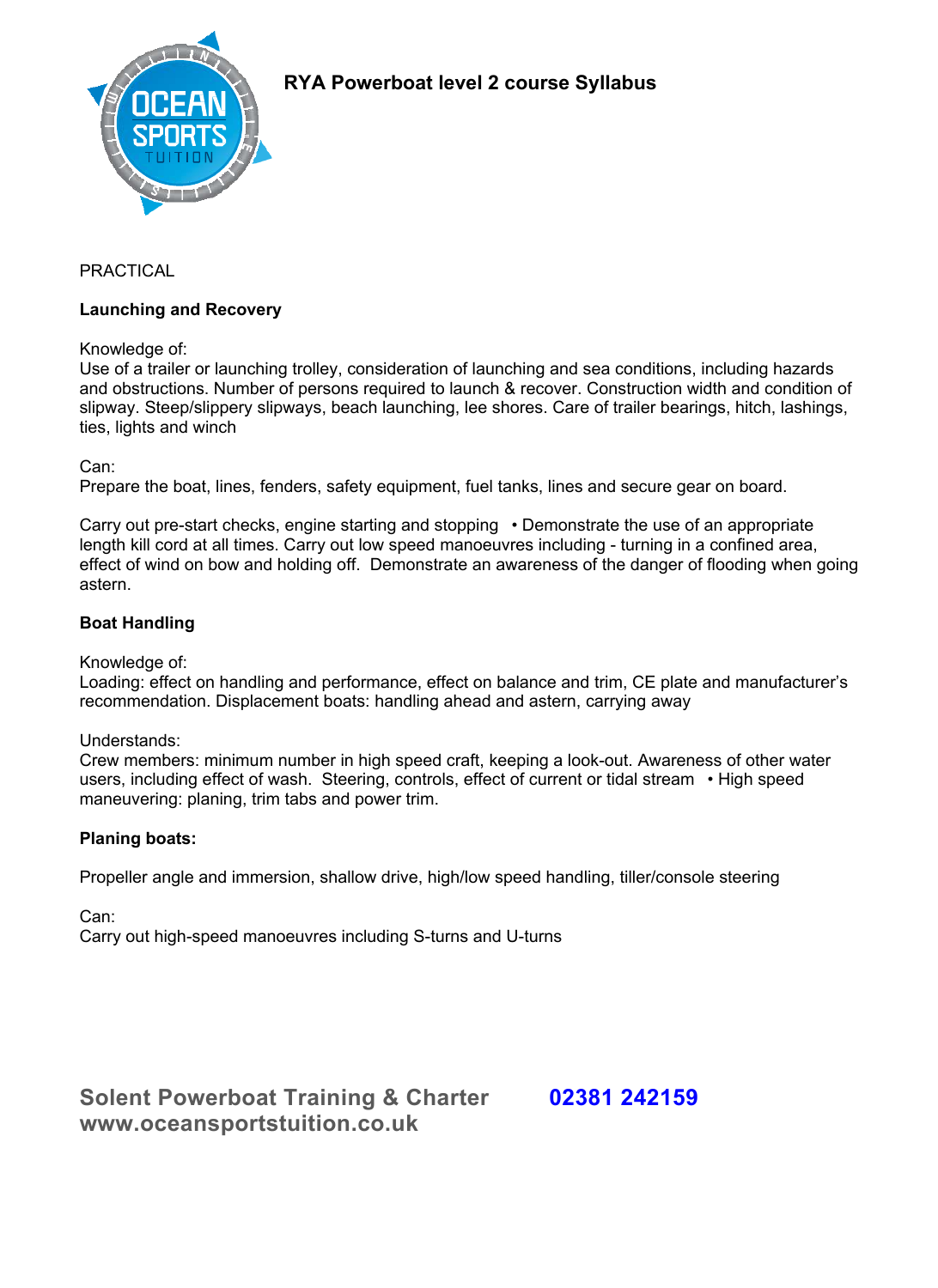

# **RYA Powerboat level 2 course Syllabus**

## **Securing to a buoy**

Understands:

Preparation of mooring warp, Use of a boat hook, method of approach, crew communication, making fast, procedure when overshooting

Can: Approach and secure a buoy

## **Anchoring**

Understands:

Method of approach in various conditions, taking way off, crew communication, check holding, depth of water, holding ground, scope required

Knowledge of:

Types of anchor, Stowage and attachment to boat, preparation of anchor, chain and warp, weighing anchor

Can:

Approach and anchor correctly, weigh anchor correctly

## **Leaving and coming alongside**

Understands:

Preparation and use of painter, lines and fenders, attachment to boat, stowage under way, speed and angle of approach, wind effect, method of approach in tidal stream or current

Can: Make fast alongside, use springs, leave – ahead or astern

## **Man over board techniques**

Knowledge of: Recovery of man overboard

**Solent Powerboat Training & Charter 02381 242159 www.oceansportstuition.co.uk**